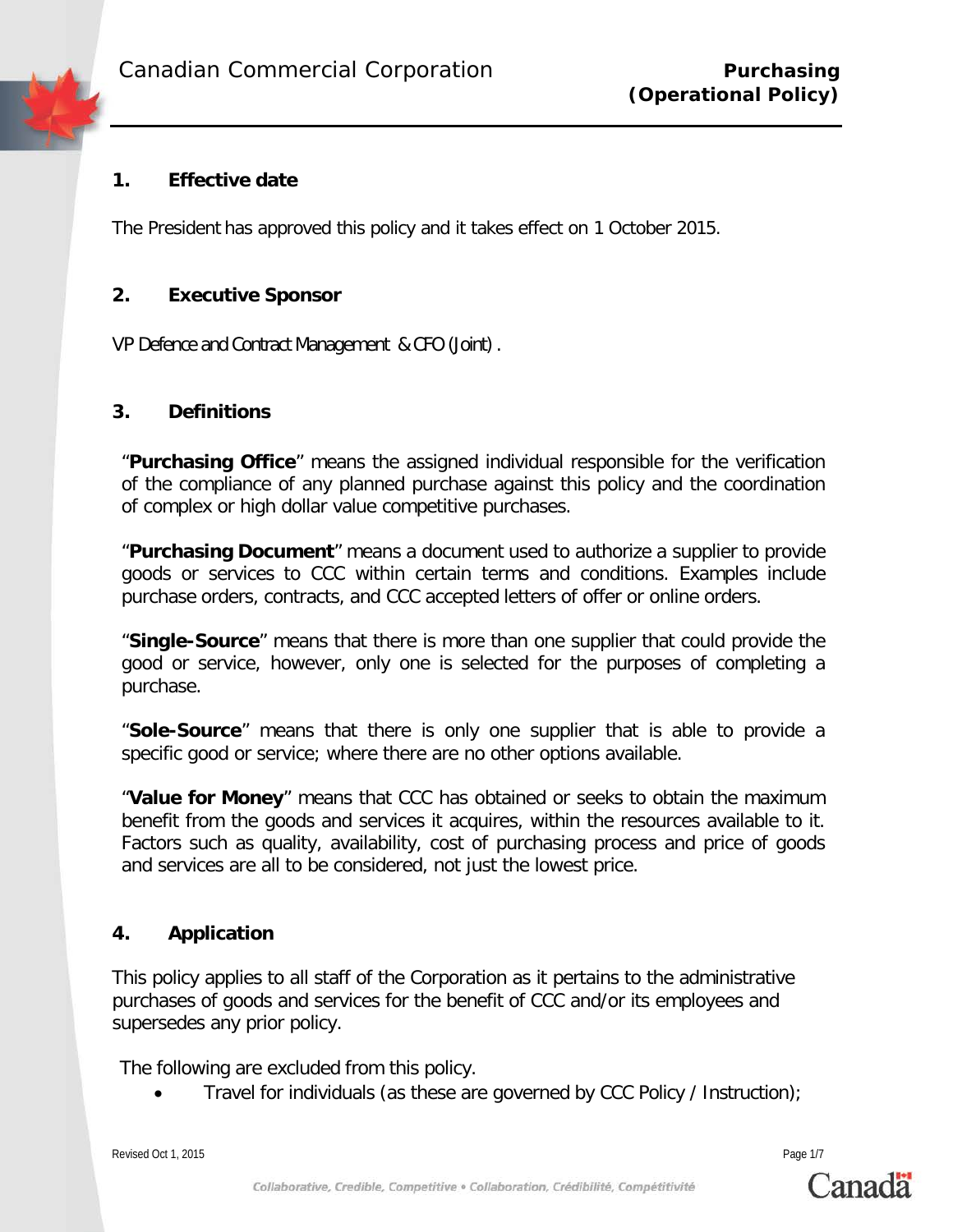- Hospitality (as these are governed by CCC Policy / Instruction);
- Salaries, wages and benefits for employees and Board of Directors;
- Training;
- Insurance arranged through a broker;
- Memberships/ Associations/ Sponsorship;
- Memorandum of Understandings with Other Government Departments of Canada; and
- Legal services arranged with out-side council.

# **5. Compliance and Monitoring**

All CCC employees are to comply with this policy, related instructions and all subordinate unit specific procedures as it pertains to the conduct of all CCC operations. Further, it is the responsibility of their respective Executive and Managers to ensure that:

- All employees are made aware of the policies, instructions or procedures that govern daily work activities, especially during the orientation phase of a new employee or an employee transferred from another business unit within CCC;
- All employees are continuously monitored in the application of all relevant policies, instructions and procedures during the conduct of daily business operations; and,
- Cyclical review of policies, instructions and procedures take place as defined in the 'Policy Governance Framework'; and that any resultant amendments or amendments otherwise derived from lessons learned be forwarded to VP S&OD for overall policy suite reconciliation.

#### **6. Context**

As a Federal Crown Corporation the Canadian Commercial Corporation operates in accordance with commercial principles and at arm's length from the government.

In support of our mandate CCC is required to purchase goods and services to meet corporate requirements.

# **7. Policy Statement**

CCC will purchase goods and services in a manner that is professional, efficient,

Revised Oct 1, 2015 Page 2/7

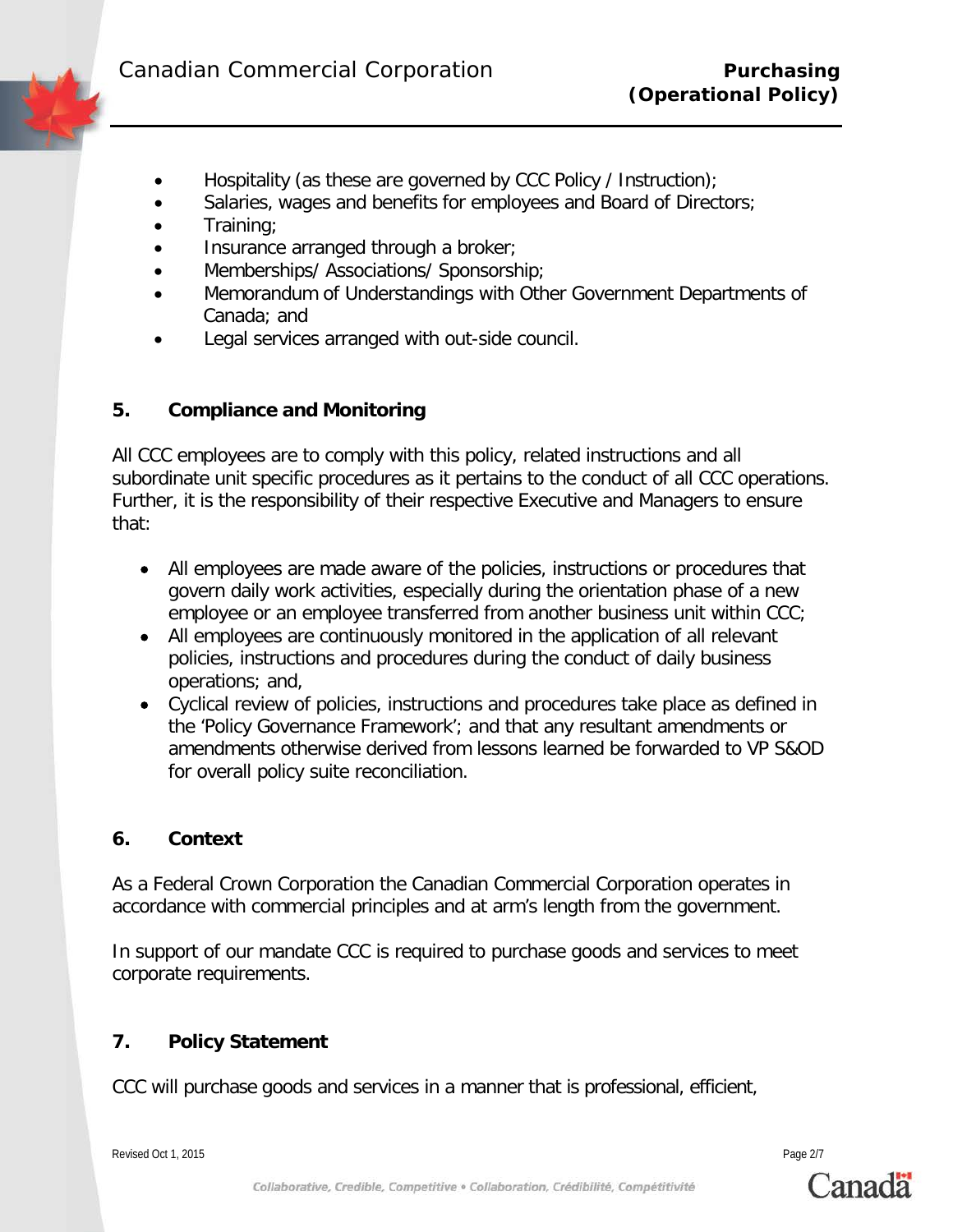effective, and economical and in accordance with legislation and trade agreements.

# **8. Policy Requirements**

8.1 CCC shall purchase goods and services in accordance with thresholds established in Annex A of this Policy in keeping with the following principles:

- Purchases shall only be made for which there is a sufficient uncommitted budget, unless approved by the Chief Financial Officer;
- CCC obtains the appropriate Value for Money;
- With respect to contracting for services, contracting authorities must ensure, in accordance with the Purchasing Instruction, that an employer-employee relationship will not result when contracting for the services of individuals in accordance with criteria established by the Canada Revenue Agency, other key legislation, such as the Employment Insurance Act and the Canada Pension Plan and pertinent court rulings; and
- The provisions of CCC's Code of Conduct and Business Ethics apply to all purchasing activities.

8.2 For all purchases greater than \$ 2,500 and in accordance with the Purchasing Instruction:

- CCC Purchasing and Legal are consulted as required;
- Description of how CCC intends to obtain the appropriate Value for Money is to be provided;
- Fair and equitable purchase processes (including competitive purchase processes, where applicable) are used;
- Good documentation is maintained; and
- Purchasing Documents must be properly executed before the receipt of goods or services.
- 8.3 Responsibilities:
- 8.3.1 The VP Defence and Contract Management is responsible for:
	- Co-approving recommendations to use sole-source and single-source contracting methods for any purchases with an estimated value in excess of the Low Threshold value in Annex A;
	- Managing the solicitation process for any purchase within the Medium and High

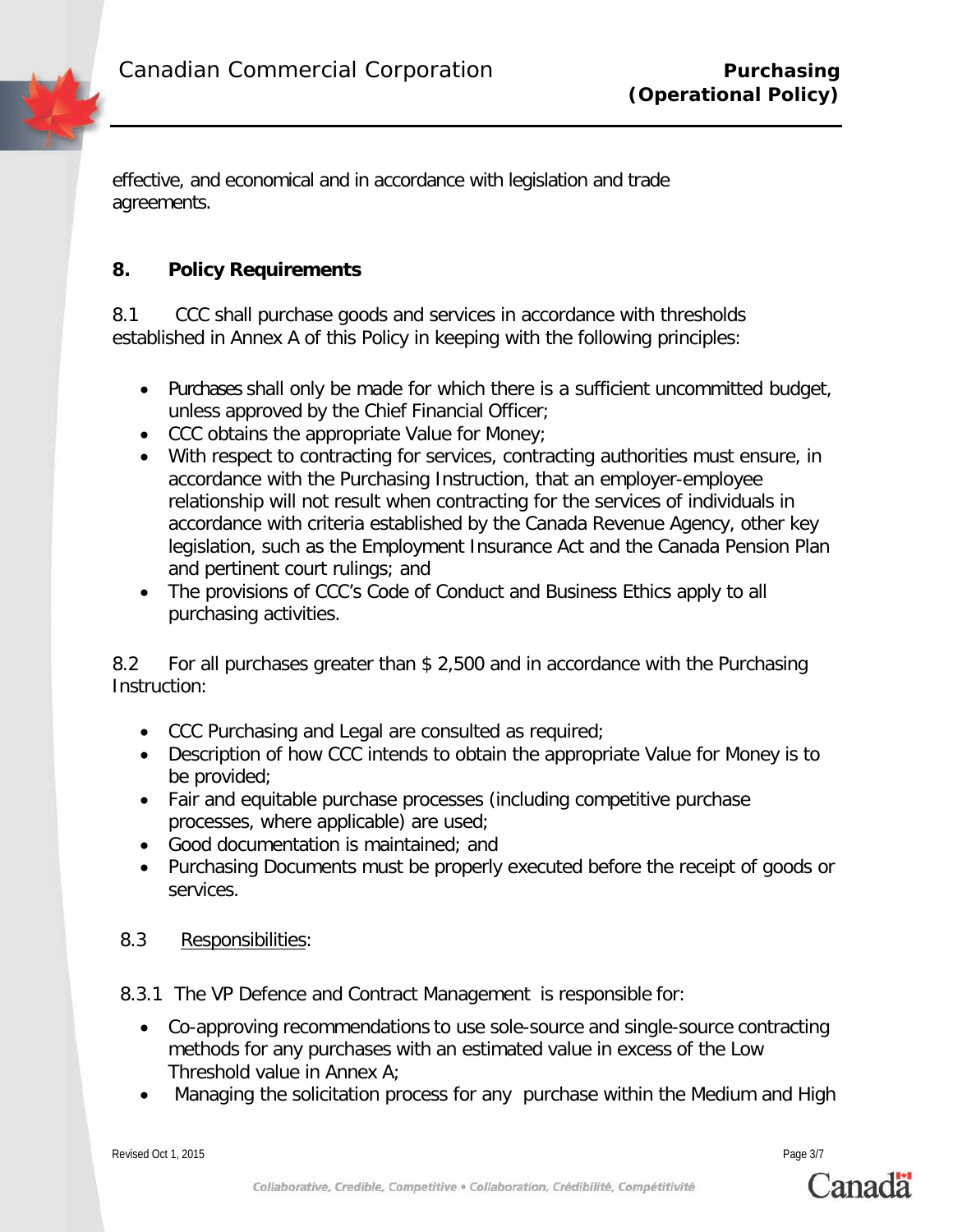Threshold values in Annex A;

- Providing interpretations in situations where this policy is silent;
- Maintaining and updating this policy, as required.

8.3.2 The VP Risk and Finance is responsible for:

- Approving purchases for which there is not sufficient uncommitted budget; and
- Co-approving recommendations to use sole-source and single-source contracting methods for any purchases with an estimated value in excess of the Low Threshold value in Annex A.
- 8.3.3 The VP Legal is responsible for:
	- Approving contract templates for purchases of goods and/or services within the Low Threshold value in Annex A;
	- Approving procurement/solicitation templates for purchase of goods and services within the Medium Threshold value in Annex A;
	- Drafting and reviewing contracts for purchases of goods and/or services within the Medium Threshold value in Annex A; and
	- Drafting and reviewing procurement documents and associated contracts for purchases of goods and/or services within the High Threshold value in Annex A.

8.3.4 Vice-Presidents, Directors and Managers are responsible for:

Ensuring authorizations for expenditure initiation, contracting and contract performance are exercised in accordance with the Delegation of Financial Authorities Policy:

- Creating written recommendations to support the use of sole-source and or single source contracting methods in situations where a competitive process is required under the Purchasing Thresholds in Annex A; and
- Following this Purchasing Policy, Instructions and Procedures.
- 8.3.5 All employees are responsible for making reasonable efforts to secure the best Value for Money and terms for purchases made on behalf of the corporation regardless of which purchasing process or threshold is utilized.

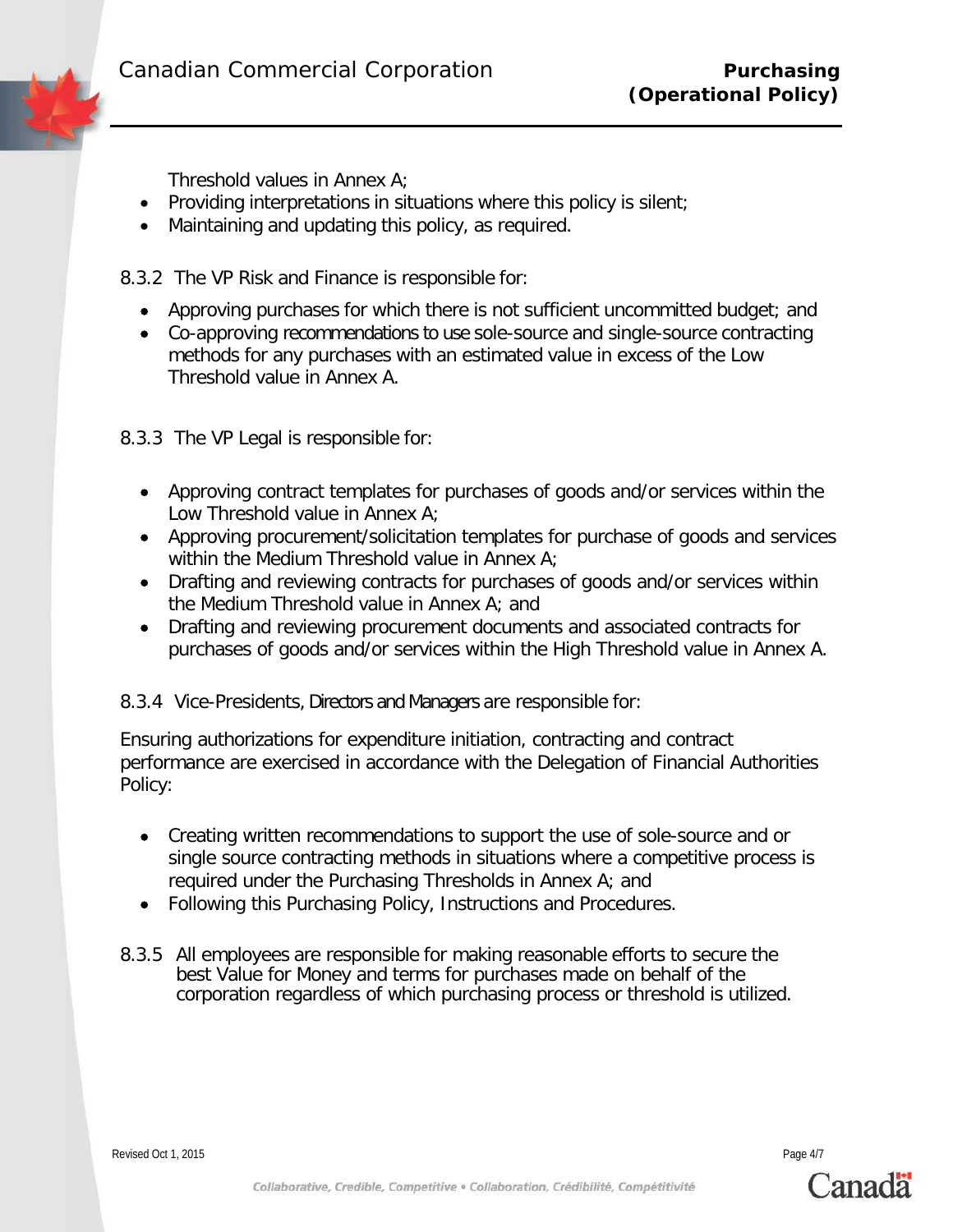

# **9. References**

## 9.1 Internal

Delegation of Financial Authorities Policy Legal Instructions Purchasing Instructions

## **10. Exceptions**

The President must approve any exception to this policy.

# **11. Enquiries**

Please direct enquiries regarding this policy to the Director of Contract Management and Procurement.

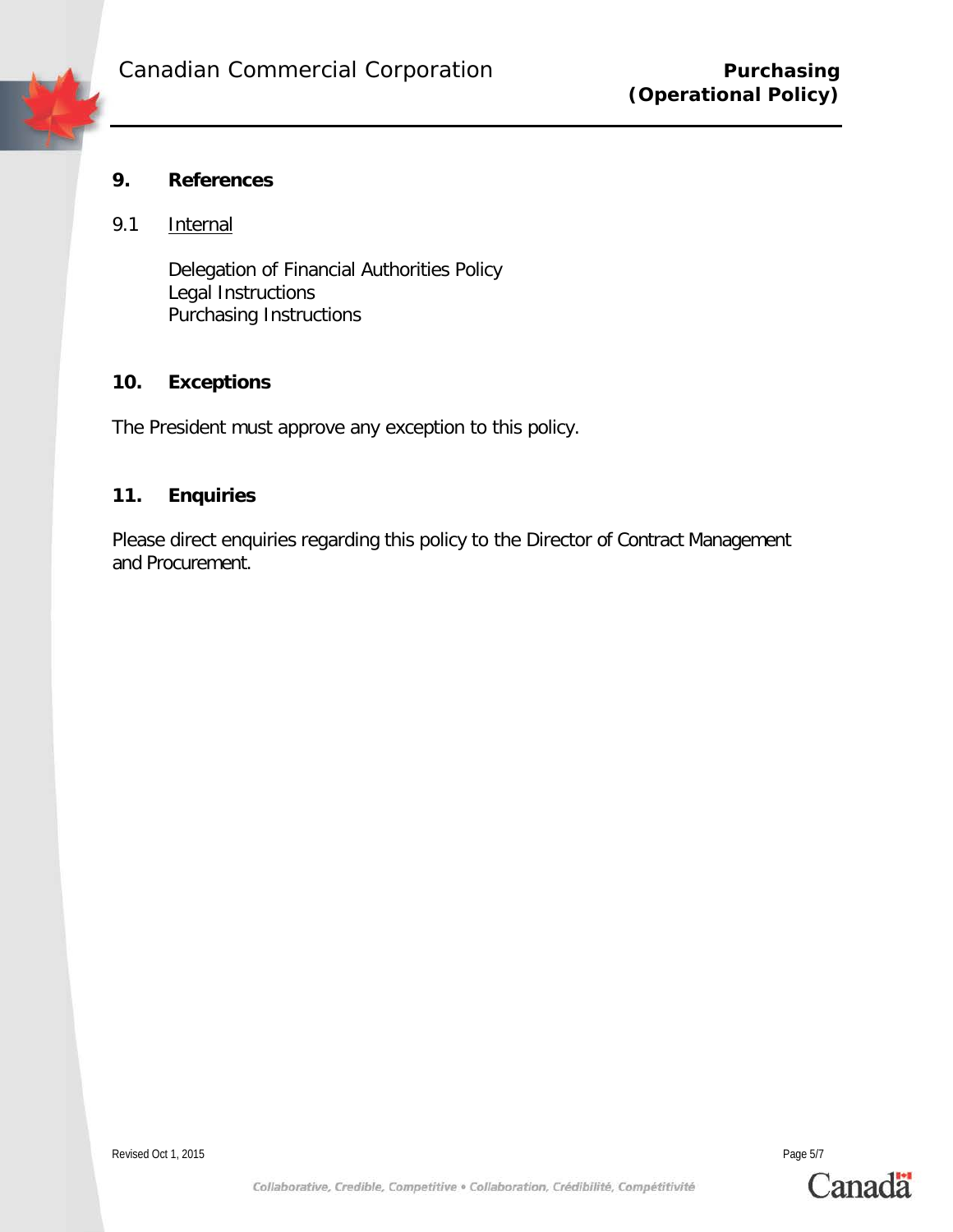# **Document History**

| Original               | Version 1.0    |
|------------------------|----------------|
| <b>Approval: Name</b>  | D. Patriguin   |
| <b>Approval: Title</b> | President      |
| <b>Approval: Date</b>  | March 31, 2005 |

| <b>Amendment History</b>      |                                                                            |  |  |
|-------------------------------|----------------------------------------------------------------------------|--|--|
| <b>Version/Date</b>           | <b>Change Summary</b>                                                      |  |  |
| $1.1 /$ Apr 1, 2015           | Annual review                                                              |  |  |
| 1.2 / Oct 1, 2015             | Policy Restatement including change of threshold<br>values and sponsorship |  |  |
|                               |                                                                            |  |  |
|                               |                                                                            |  |  |
|                               |                                                                            |  |  |
| Note: Add Rows as<br>Required |                                                                            |  |  |